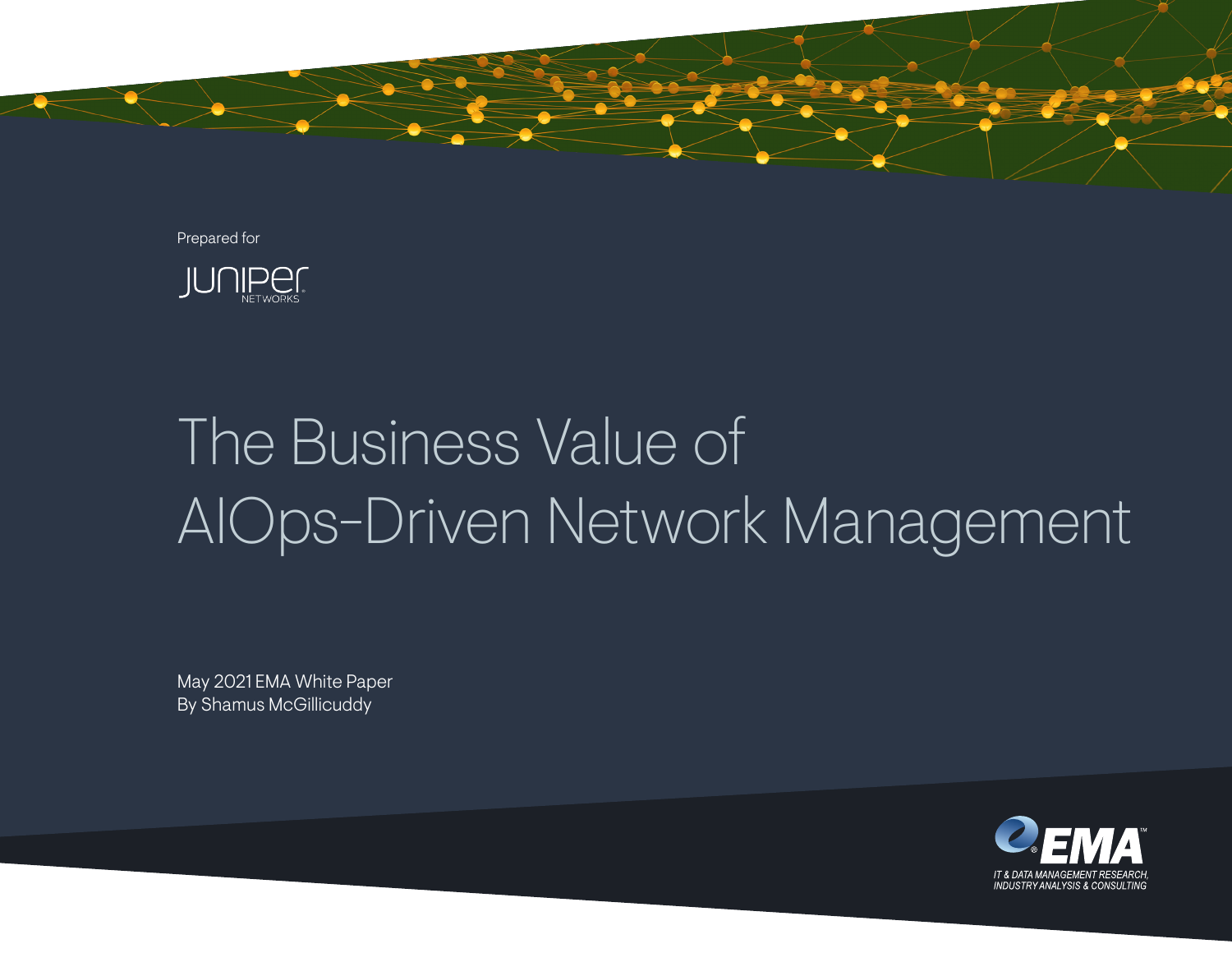

### Executive Summary

The vast majority of network managers who have experience with AIOps solutions believe this emerging technology can improve network operations. They also believe that applying AIOps to network management will lead to better overall business outcomes for their companies. This white paper, based on new research by Enterprise Management Associates, reveals how AIOps can improve network management. More importantly, it offers proven advice on how to evaluate this technology and how you can build trust in the technology within your networking team.

## The AIOps Opportunity

Today's digital enterprises are struggling to modernize network operations for a variety of reasons. Their network teams are plagued by skills gaps, with their most elite network engineering talent stretched too thin to enable transformation. Management tools are fragmented, with workflows and data siloed between tools. Meanwhile, network complexity is increasing as enterprises embrace multi-cloud and work-from-anywhere strategies. Finally, security threats continue to multiply, making it essential for network managers to streamline operations and improve visibility.

AI for IT operations (AIOps) can help. AIOps involves the application of artificial intelligence, machine learning, and big data to IT data to enhance operations. Enterprise Management Associates (EMA) recently conducted research into how IT organizations are using AIOps to transform network management.<sup>1</sup> The research found that the majority of IT organizations are targeting four use cases for AIOps-driven network management:

- 1. Anomaly detection
- 2. Automatic remediation of security issues
- 3. Intelligent alerting/escalation
- 4. Automatic remediation of IT service problems

Anomaly detection and intelligent alerting are useful, but they are also low-risk use cases for AIOps. Automatic remediation of security issues and IT service problems are potentially more valuable use cases, but they are also riskier. Network teams need to establish trust in this technology before they can reap the benefits of it.

Many network managers are new to the concept of AIOps. Given the potential of the technology, every IT organization should be investigating it today. This white paper offers network professionals guidance on how they can succeed with AIOps by exploring three key questions: How do you evaluate AIOps? How do you build trust in AIOps? What kind of value does AIOps truly offer?

<sup>&</sup>lt;sup>1</sup>All data cited in this paper was originally published in April 2020 in the EMA research report "Revolutionizing Network Management with AIOps."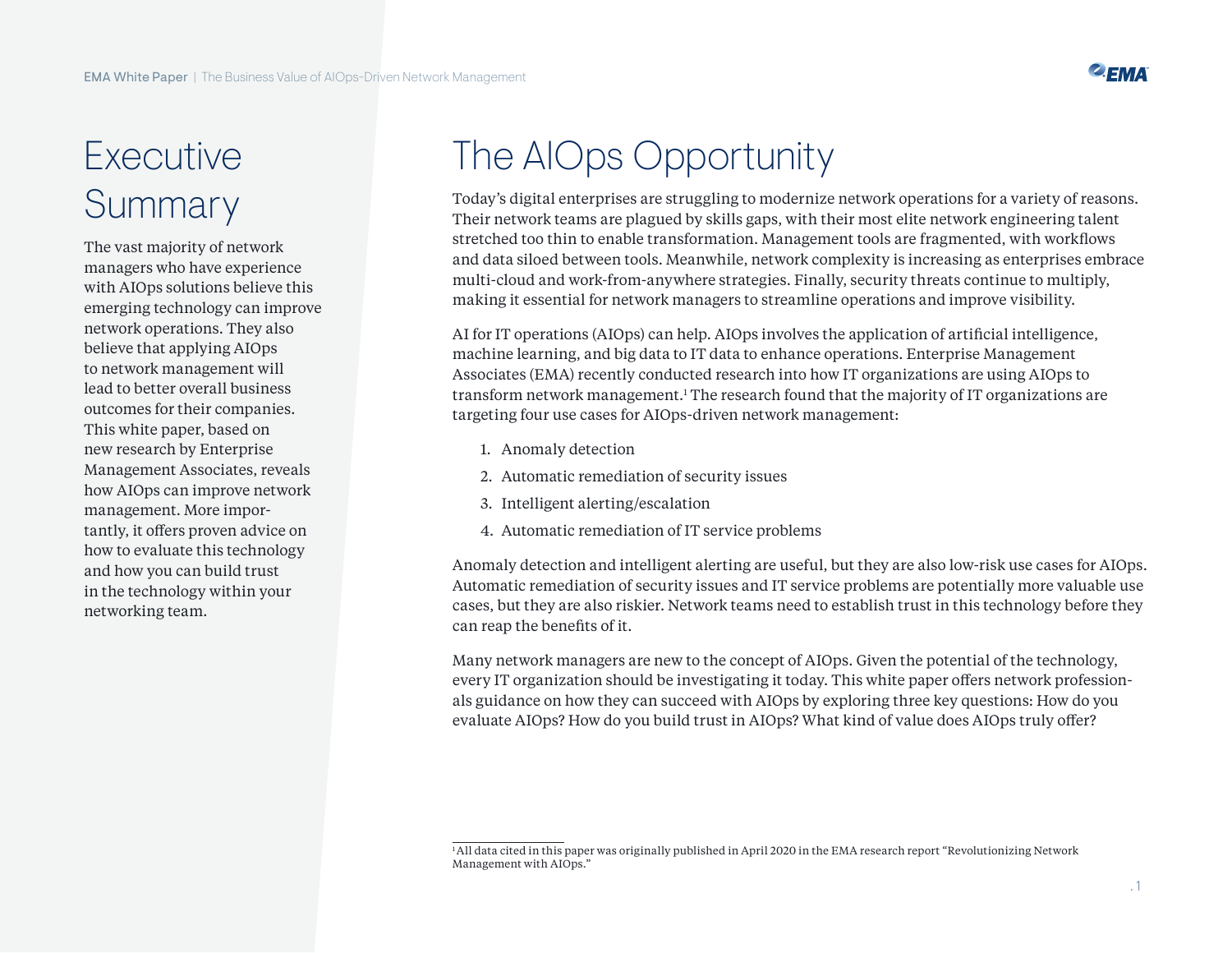### Evaluating AIOps

Although many IT organizations recognize the potential value of applying AIOps to network management, only 36% are fully confident in their ability to evaluate the AIOps technology. As a network operations manager with a \$10 billion high-technology manufacturer recently told EMA, "I would say we are average at best, ill-equipped at worst [for evaluating AIOps]. We have to be able to understand whether it's reliable and its conclusions are correct. I need a reliable measurement of accuracy." How can you evaluate the technology? Here are a few steps you should take.

#### Ask About Algorithms

IT organizations need to develop some knowledge around the algorithms and heuristics that vendors are using in the AIOps solutions they apply to network management. Fifty-three percent of IT organizations claim to conduct some kind of audit of these algorithms. This approach is more common among IT organizations that are the most successful with using AIOps.

While most vendors won't allow you to perform a line-by-line audit of the code behind their AIOps technology, they should be prepared to talk to you about their overall approach to developing these algorithms. These conversations could explore the differences between AI and machine learning and explore ideas, such as chaos theory and fuzzy logic. IT organizations can also ask vendors to talk about the lessons they've learned as they have cycled through different iterations of these algorithms. This process should help IT organizations cut through some of the hype and buzzwords that vendors use.

#### Request a Proof of Concept Deployment

As with any IT solution, a proof of concept (PoC) implementation will also be essential. Nearly half (46%) of IT organizations rely on a PoC deployment to support their evaluation of AIOps. Vendors should be prepared to enable this in both lab settings and in production networks, with support from customer success and sales engineering teams to help the network team every step of the way.

Not all AIOps solutions are created equal, and a PoC implementation can expose the gaps between marketing hype and true innovation. "I was watching a one-hour AIOps presentation from one vendor and a 45-minute presentation from another, and they all use the same buzzwords," said a network architect at a \$40 billion pharmaceutical company. "Everyone is talking about it, but no one really knows what it does. Show me how your solution works. How does it touch a device? How do you make a determination?"

Look for vendors that welcome a PoC request and that are ready to show you exactly how their solution delivers value in your network. AIOps is a new frontier for network management. IT organizations should demand that vendors demonstrate their value in a PoC deployment.

Only 36% are fully confident in their ability to evaluate the AIOps technology.

"Everyone is talking about it, but no one really knows what it does. Show me how your solution works."

- Network, Architect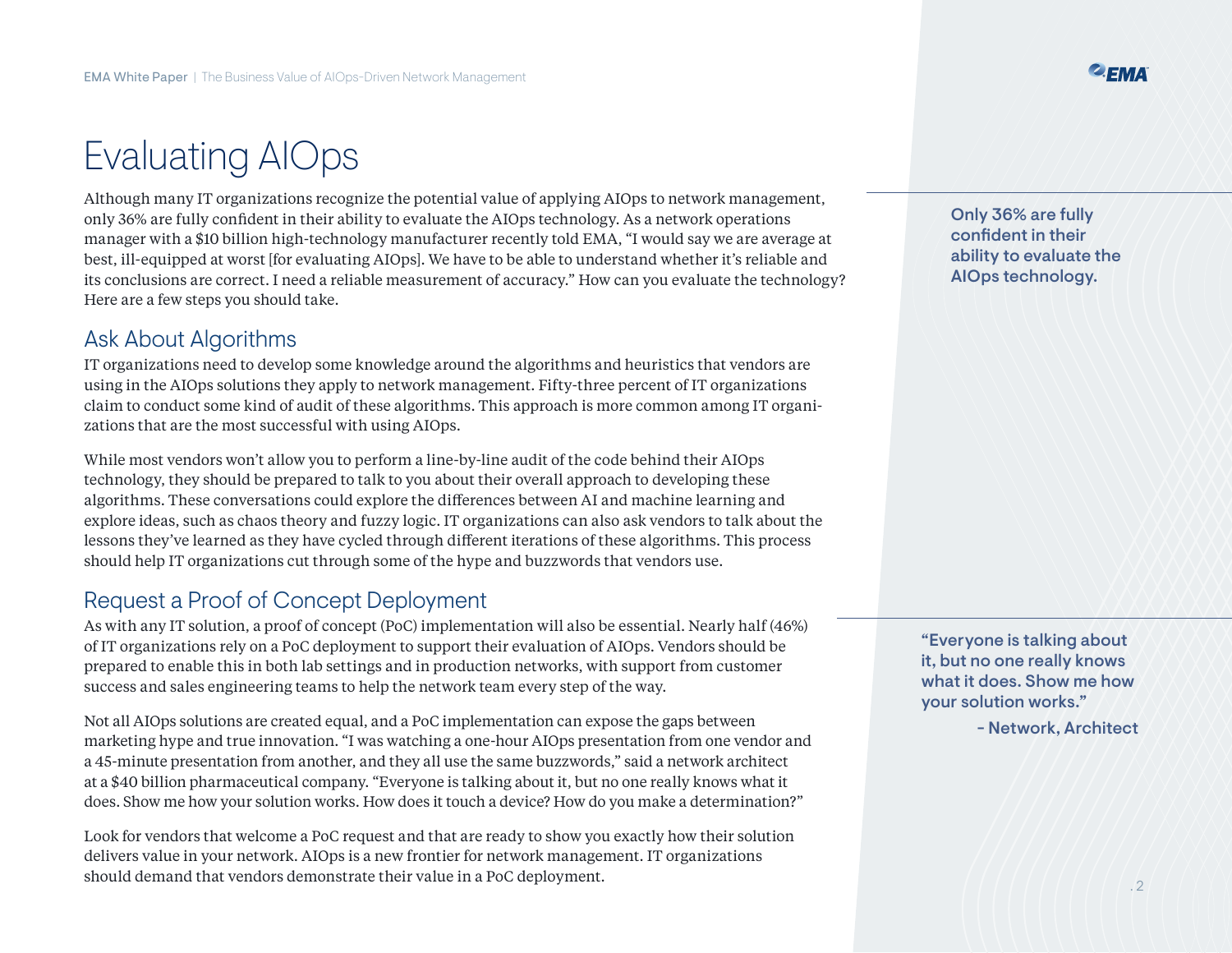### Ask About Training and Efficacy Data

AIOps solutions require training so they can identify patterns in data and draw conclusions on those patterns. More than half (55%) of IT organizations want to audit the training data that AIOps vendors use. They want to verify that vendors used the appropriate volume and variety of data to train their technology. Vendors are unlikely to make this data available, especially because some of it may be sensitive customer data. That being said, IT organizations should certainly ask detailed questions about this data. For instance, how much of the training data is relevant to the IT organization's specific vertical industry, versus training data that is generally applicable to multiple industries?

Some vendors will also publish data about the overall efficacy of their AIOps solutions. They may also publish examples of how they use their AIOps solutions internally to enhance customer support and internal network operations. All of this can help with the evaluation process. When vendors use and succeed with their own solutions, it fosters trust in those solutions.

### Learning to Trust AIOps

Trust is important for any technology implementation. When a company doesn't trust a certain technology, it typically goes unused, gathering dust on a proverbial shelf. Given how new AIOps is, trust will be essential to success. The networking team must have trust in the AIOps solutions they implement.

EMA's research found that most IT organizations that have experience with AIOps trust it to support network management. For instance, more than 70% of IT organizations trust AIOps to automatically remediate security issues, service problems, and capacity issues, even if those changes might have a significant impact on how the network works.

Trust starts with an effective approach to evaluating AIOps technology. EMA research found that trust in AIOps-driven automation is higher and stronger among IT organizations that are very effective at evaluating the technology. Once the technology is in place, certain aspects of a solution can foster more trust among users.

#### Verification Workflows

Building trust doesn't end at the product evaluation stage. Individual admins and engineers need to develop trust as they use the technology. Sixty-four percent of network teams require their AIOps solutions to provide workflows for verifying AI insights. This requirement is even more common in IT organizations that are the most successful with AIOps-driven network management (77%). Such a workflow would require an engineer to drill down into the data that AIOps technology analyzed and look at the patterns detected.

70% of IT organizations trust AIOps to automatically remediate security issues, service problems, and capacity issues.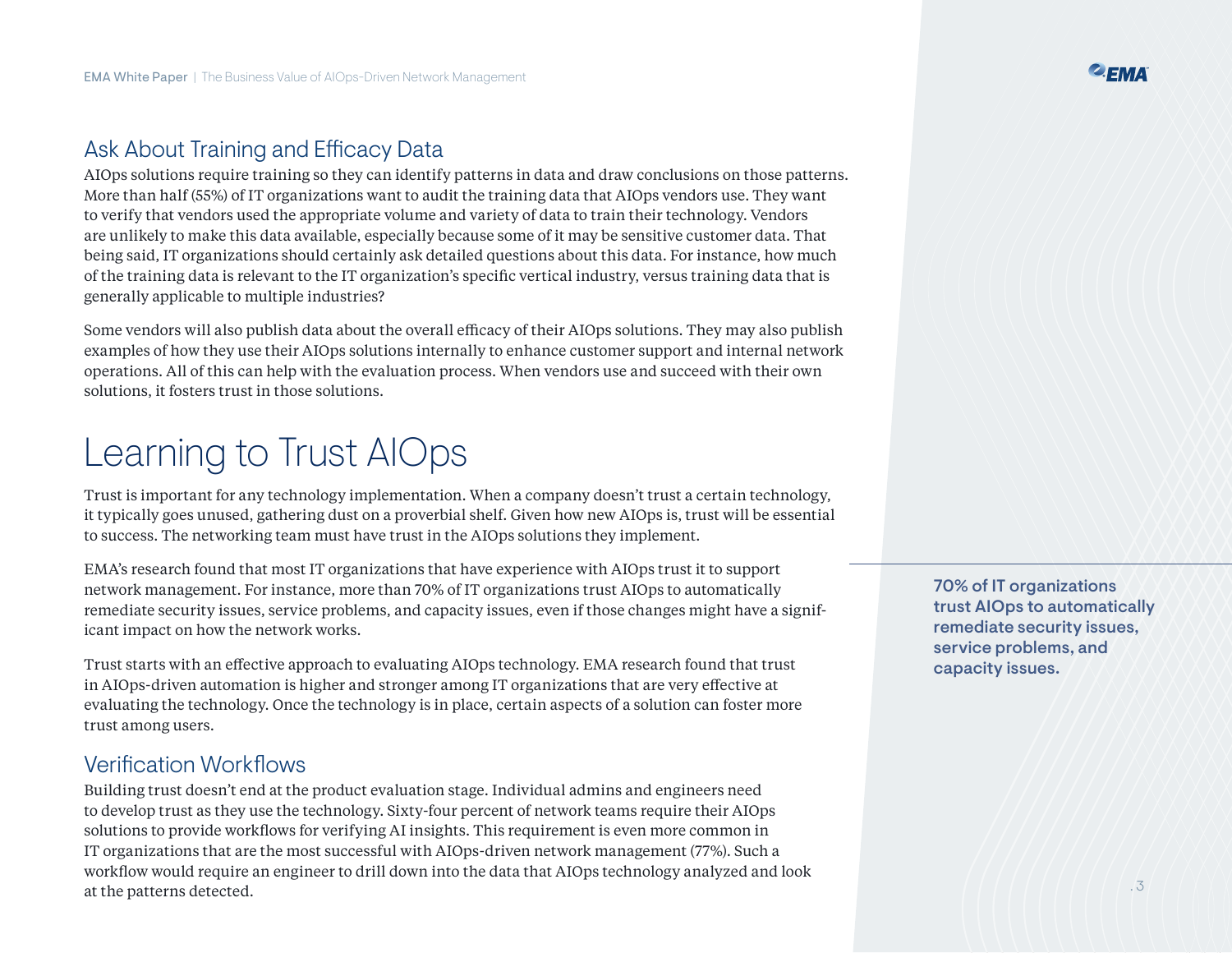### Converse with the Technology

Familiarity through "conversation" can also breed trust. Many AIOps solutions distinguish themselves by using natural language communications to share the insights they have derived from the network. When asked to rank this natural language capability on a scale of 1 to 5, with 5 being most important, IT organizations submitted a mean response of 3.84. Successful AIOps users, however, ranked it higher (4.24), as did the most effective evaluators of AIOps (4.07). When a tool is smart enough to tell admins in human language exactly what they need to do to address a problem, admins develop familiarity. They're more willing to use the solution—and a willingness to use a solution is going to lead to success.

### The AIOps Payoff

Ninety percent of IT professionals believe that using AIOps for network management can lead to better business outcomes for their overall companies, not just the IT organization. Effective evaluators of AIOps are more likely to strongly agree with this notion.

#### Resolve Weaknesses of Existing Network Management Tools

How does AIOps help the business? First, it addresses shortcomings in the existing network management toolset. IT organizations are most likely to say it solves issues with conflicting or inaccurate data and insights (43%) and the lack of real-time insights (42%) in tools. It can also mitigate issues with tool fragmentation (39%), which is important given that the typical network management team uses between four and 10 tools for monitoring and troubleshooting. Also, 35% of enterprises said AIOps can extract a big picture view from tools that provide a limited view of the network.

#### Deliver a Client-to-Cloud View

With users working from anywhere today and IT organizations leaning on the cloud more than ever, the network team needs a view of the network from the client edge to the cloud. AIOps can help. IT organizations revealed that they are using AIOps to improve management of multiple aspects of their network, beginning with network security (65%). They are also optimizing management of Wi-Fi (40%), the WAN edge (37%), and overall end-user experience (35%).

Ninety percent of IT professionals believe that using AIOps for network management can lead to better business outcomes.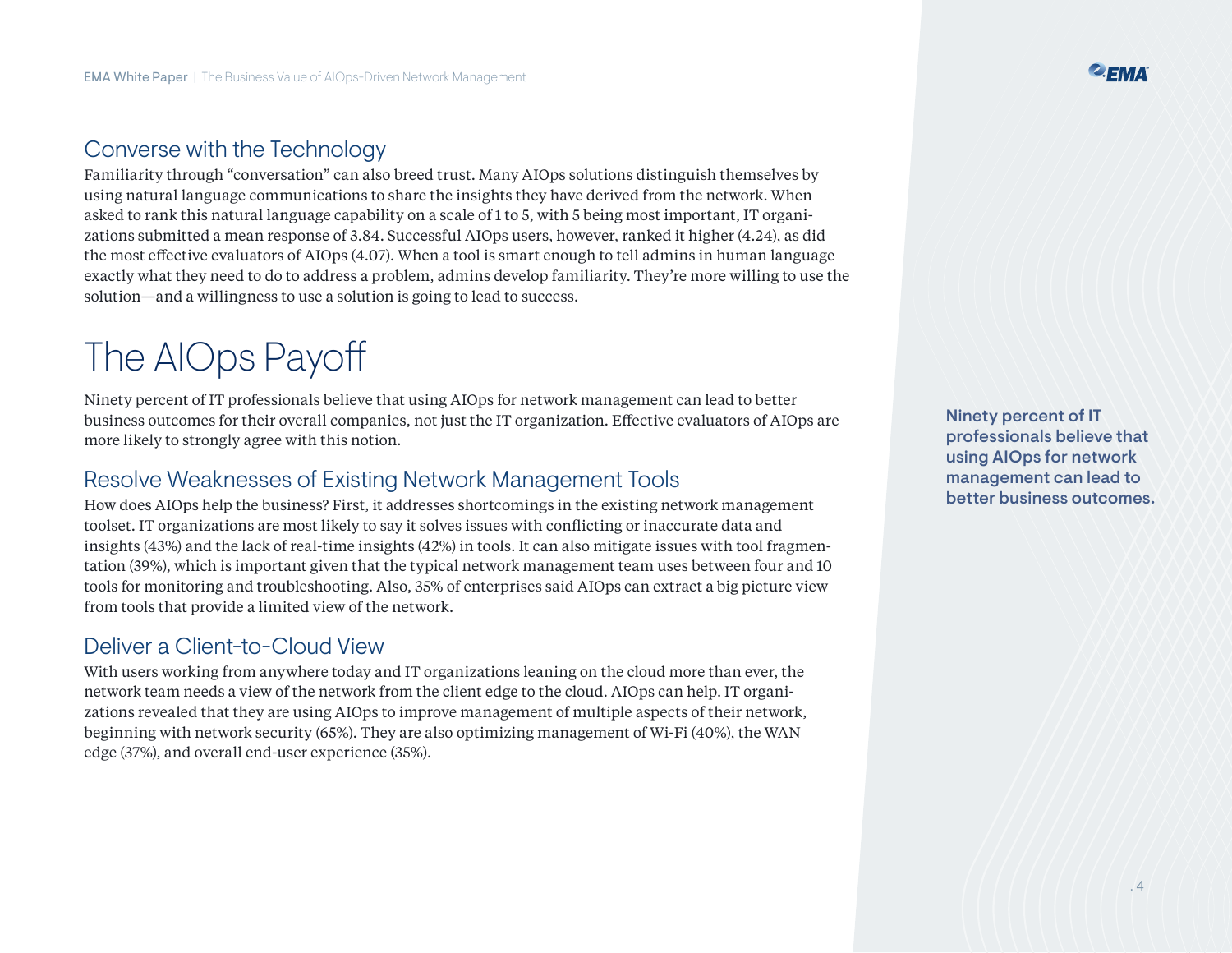#### Network Operations Benefits

EMA found that IT organizations are likely to experience five primary benefits from applying AIOps to network management. First, they are better able to optimize the network for their business (44%). Second, their network operations team becomes more efficient (41%). Next, the network becomes more secure and compliant (40%). Fourth, the network is more resilient (37%), less likely to fail the needs of the business by performing poorly or experiencing downtime. Finally, 32% of IT organizations claim that AIOps reduces the costs of maintaining and managing a network.

### Your AIOps Mission

This paper offers a primer on how to get started with AIOps for network management, but it's up to you to make the technology pay off. You should study the networking industry closely as vendors pivot toward AIOps. Your incumbent vendors should be ready to talk to you about their plans for AIOps. If you don't like what you hear, you should investigate what new vendors are doing with the technology. Look for vendors that are ready to talk to you in depth about how they develop and train their AIOps solutions and that facilitate proof of concept implementations.

Next, you must prepare your team to evaluate AIOps. Do research on the fundamentals of AI and machine learning algorithms so that you can ask vendors hard questions. Hire outside help if you need to. Think about what kind of data you would want an AIOps solution to use when learning about networking in general and your network in particular. Ask vendors how they select their training data.

Once you have AIOps in place, build trust in the technology. Give your team a solution that has workflows that allow them to verify AIOps insights. Also, look for solutions that can communicate with users. Natural language communications are an emerging AIOps capability in which tools can explain what is happening on your network and how it came to the conclusion that it is presenting.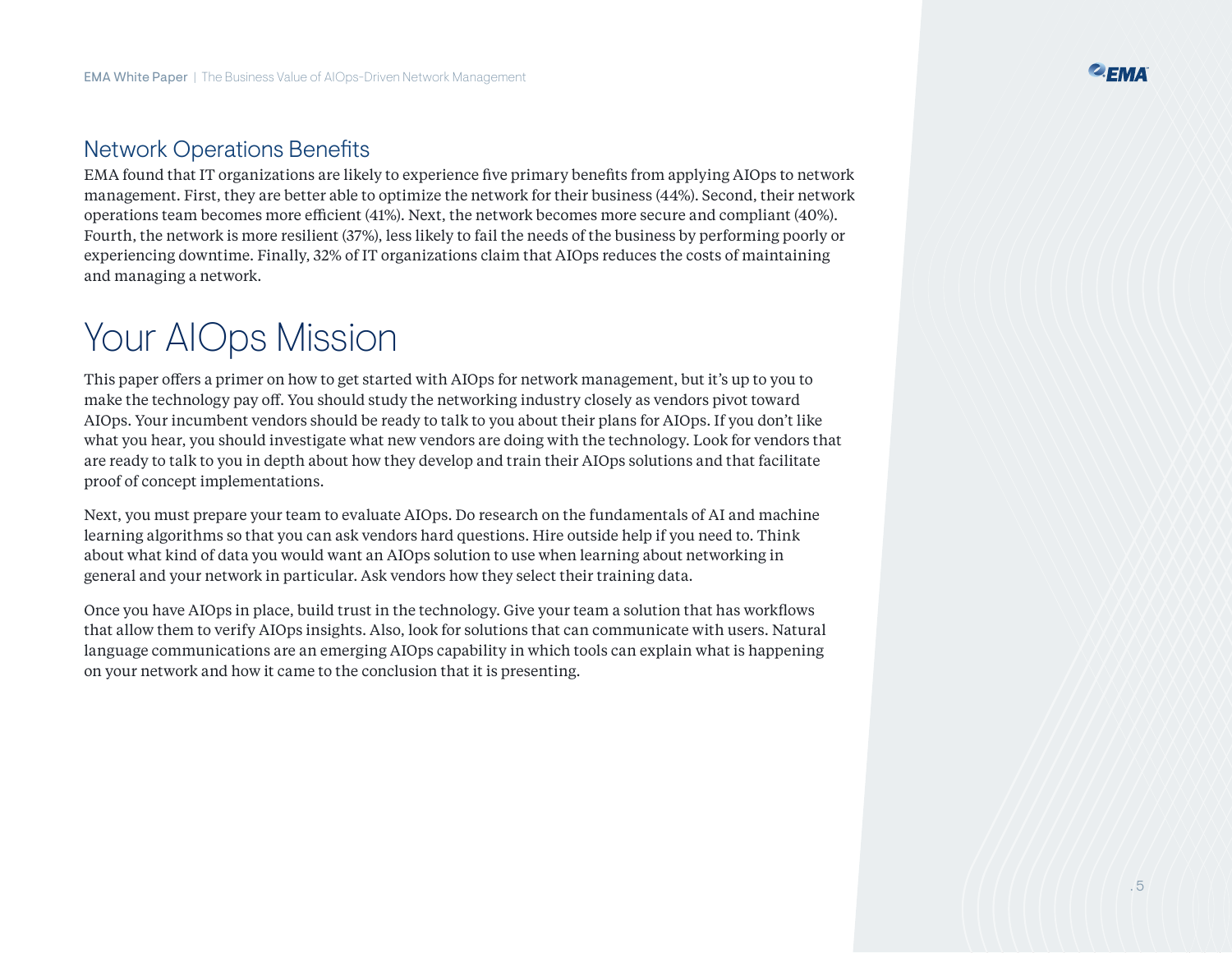### About Juniper Networks

Juniper Networks challenges the inherent complexity that comes with networking and security in the multi-cloud era. We do this with products, solutions, and services that transform the way people connect, work, and live. We simplify the process of transitioning to a secure and automated multi-cloud environment to enable secure, AI-driven networks that connect the world. Additional information can be found at Juniper Networks ([www.juniper.net](https://cts.businesswire.com/ct/CT?id=smartlink&url=http%3A%2F%2Fwww.juniper.net%2F&esheet=52419436&newsitemid=20210428005333&lan=en-US&anchor=www.juniper.net&index=16&md5=1a492598682e80b4c6db661a948eae2c)) or connect with Juniper on [Twitter](https://cts.businesswire.com/ct/CT?id=smartlink&url=https%3A%2F%2Ftwitter.com%2FJuniperNetworks&esheet=52419436&newsitemid=20210428005333&lan=en-US&anchor=Twitter&index=17&md5=8d337f0d304a73fe7b84969ca10f9315), [LinkedIn](https://cts.businesswire.com/ct/CT?id=smartlink&url=http%3A%2F%2Fwww.linkedin.com%2Fcompany%2Fjuniper-networks&esheet=52419436&newsitemid=20210428005333&lan=en-US&anchor=LinkedIn&index=18&md5=60ce3ae907affe228504e7671836dbe2), and [Facebook](https://cts.businesswire.com/ct/CT?id=smartlink&url=https%3A%2F%2Fwww.facebook.com%2FJuniperNetworks&esheet=52419436&newsitemid=20210428005333&lan=en-US&anchor=Facebook&index=19&md5=91d754e326f911f15952e6a6cdb10727).

<sup>2</sup>EMA